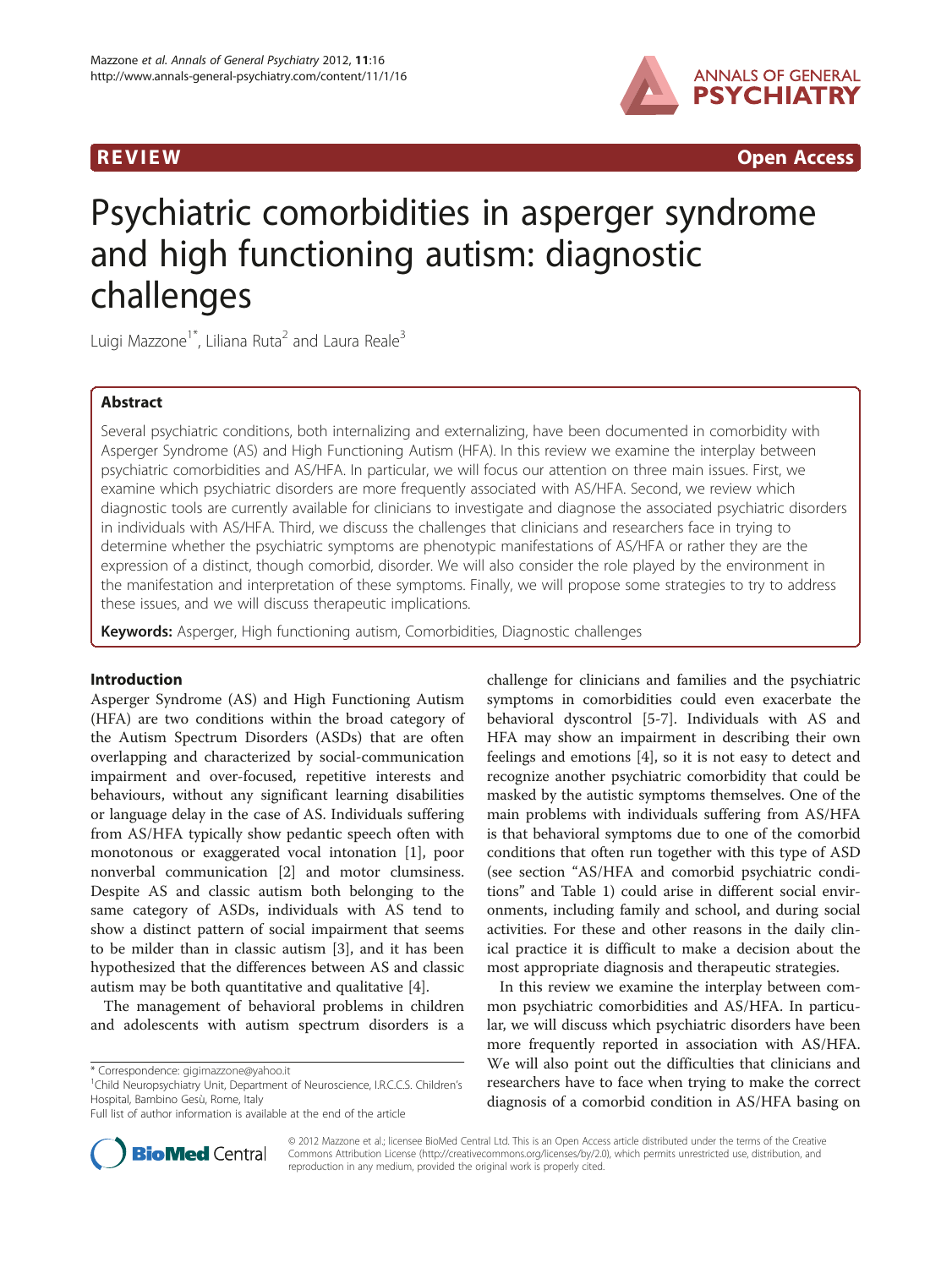|                | Study                             | Type of study                                                                           | Sample<br>characteristic <sup>a</sup> N/<br>Age $(M \pm SD)$ | Control Group(s)b<br>N/Age<br>$(M \pm SD)$ | Assessment<br>of psychiatric<br>comorbidityc | <b>Findings</b>                                                                                                                                                                                                                                                                           |
|----------------|-----------------------------------|-----------------------------------------------------------------------------------------|--------------------------------------------------------------|--------------------------------------------|----------------------------------------------|-------------------------------------------------------------------------------------------------------------------------------------------------------------------------------------------------------------------------------------------------------------------------------------------|
|                | DEPRESSION Green et al., 2000 [6] | Comparison between AS and CD.                                                           | 20 AS (13.75) Range:<br>$11 - 19$                            | 20 CD (14.47)<br>Range: 11-19              | $ICD-10$                                     | Asperger showed higher rates of depression than<br>controls. Chronic unhappiness and loneliness were<br>more commonly associated with AS.                                                                                                                                                 |
|                | Kim et al., 2000 [7]              | Follow-up to clinic series.                                                             | 19 AS 40 HFARange:<br>$9 - 14$                               | 1751 CG Range:<br>$9 - 14$                 | OCHS-R                                       | 17% had clinically relevant depression scores.<br>Depression correlated with anxiousness and<br>externalizing behavior.                                                                                                                                                                   |
|                | Barnhill, 2001 [8]                | Descriptive study of depressive<br>symptoms.                                            | 33 AS Range:<br>$12 - 17$                                    | None                                       | CDI                                          | 54% reported depressive symptoms, with a significant<br>positive relationship between depression symptoms<br>and ability attribution for social failure.                                                                                                                                  |
|                | Hedley et al., 2006 [9]           | Relationship between social<br>comparison processes and<br>depressive symptoms.         | 36 AS $(12.9 \pm 1.94)$<br>Range: 10-16                      | None                                       | SCS CDI                                      | Participants who perceived themselves as being more<br>dissimal to others reported higher depressive<br>symptoms.                                                                                                                                                                         |
|                | Meyer et al., 2006 [10]           | Cross-selectional study about<br>depression in AS.                                      | 31 AS $(10.1 \pm 1.9)$                                       | 33 CG (10.2 $\pm$ 1.9)                     | <b>BASC-SRP</b><br><b>BASC-PRS</b>           | The children themselves reported greater symptoms<br>of anxiety and depression.                                                                                                                                                                                                           |
|                | Whitehouse et al., 2009 [11]      | Relationship between loneliness and 35 AS (14.2 $\pm$ 0.8)<br>depressive symptoms in AS |                                                              | 35 CG $(14.4 \pm 0.10)$                    | CES-DC                                       | Around two thirds ( $n = 23$ ) of the adolescent with AS<br>self-reported significantly higher levels of depressive<br>symptoms than control group.                                                                                                                                       |
|                | Lugnegård et al., 2011 [12]       | Evaluation of psychiatric comorbidity 54 AS (27.0 $\pm$ 3.9)                            |                                                              | None                                       | <b>SCID</b>                                  | 70% had experienced at least one episode of major<br>depression, and 27 of these (50% of the total group)<br>had recurrent major depressions.                                                                                                                                             |
| <b>BIPOLAR</b> | Munesue et al., 2008 [13]         | Study of mood disorders in<br>consecutive outpatients.                                  | 44 HFA Range: 13-39                                          | None                                       | DSM-IV                                       | Sixteen patients (36.4%) were diagnosed with mood<br>disorder. Among these bipolar disorder accounted for<br>75% of cases.                                                                                                                                                                |
|                | Hofvander et al., 2009 [14]       | Evaluation of psychiatric and<br>psychosocial problems in ASD with<br>normal IQ         | 5AD 67 AS 50<br>PDD-NOS Range:<br>16-60                      | None                                       | DSM-IV                                       | In the AS subgroup the most common life-time<br>comorbid condition was mood disorder ( $n = 65$ ,<br>53%). Criteria for a bipolar disorder (BP) were met by<br>10 subjects (8%), five of whom had bipolar I subtype<br>and two bipolar II, while three were coded as<br>unknown subtypes. |
|                | Lugnegård et al., 2011 [12]       | Evaluation of psychiatric comorbidity 54 AS (27.0 $\pm$ 3.9)                            |                                                              | None                                       | SCID                                         | Five participants (9% of total group) met criteria for<br>bipolar II disorder, whereas none met criteria for<br>bipolar I disorder.                                                                                                                                                       |
| <b>ANXIETY</b> | Green et al., 2000 [6]            | Comparison between AS and CD.                                                           | 20 AS(13.75) Range:<br>$11 - 19$                             | 20 CD (14.47)<br>Range:<br>$11 - 19$       | $ICD-10$                                     | Asperger showed more symptoms of general anxiety<br>and OCD than CD                                                                                                                                                                                                                       |
|                | Gillott et al., 2001 [15]         | Measures of anxiety and social<br>worries.                                              | 15 HFA Range:<br>$8 - 12$                                    | 30 CG Range: 8-12                          | SCAS SWQ                                     | HFA group showed higher rates of anxiety than in<br>typically developing or language impaired children. 7<br>of 15 children with HFA were at or above clinical<br>mean score.                                                                                                             |
|                | Burnette et al., 2005 [16]        | Relations between the weak central<br>coherence hypothesis, theory of                   | 23 HFA (11. 25 ± 1.57) 20 CG (11.00 ±                        | 1.32)                                      | <b>BASC-SRP</b><br>SASC-R                    | Autistic subjects self-reported significantly more social<br>anxiety symptoms                                                                                                                                                                                                             |

# <span id="page-1-0"></span>Table 1 Summary of studies published between 2000–2011 exploring psychiatric comorbidity in asperger syndrome and high functioning autism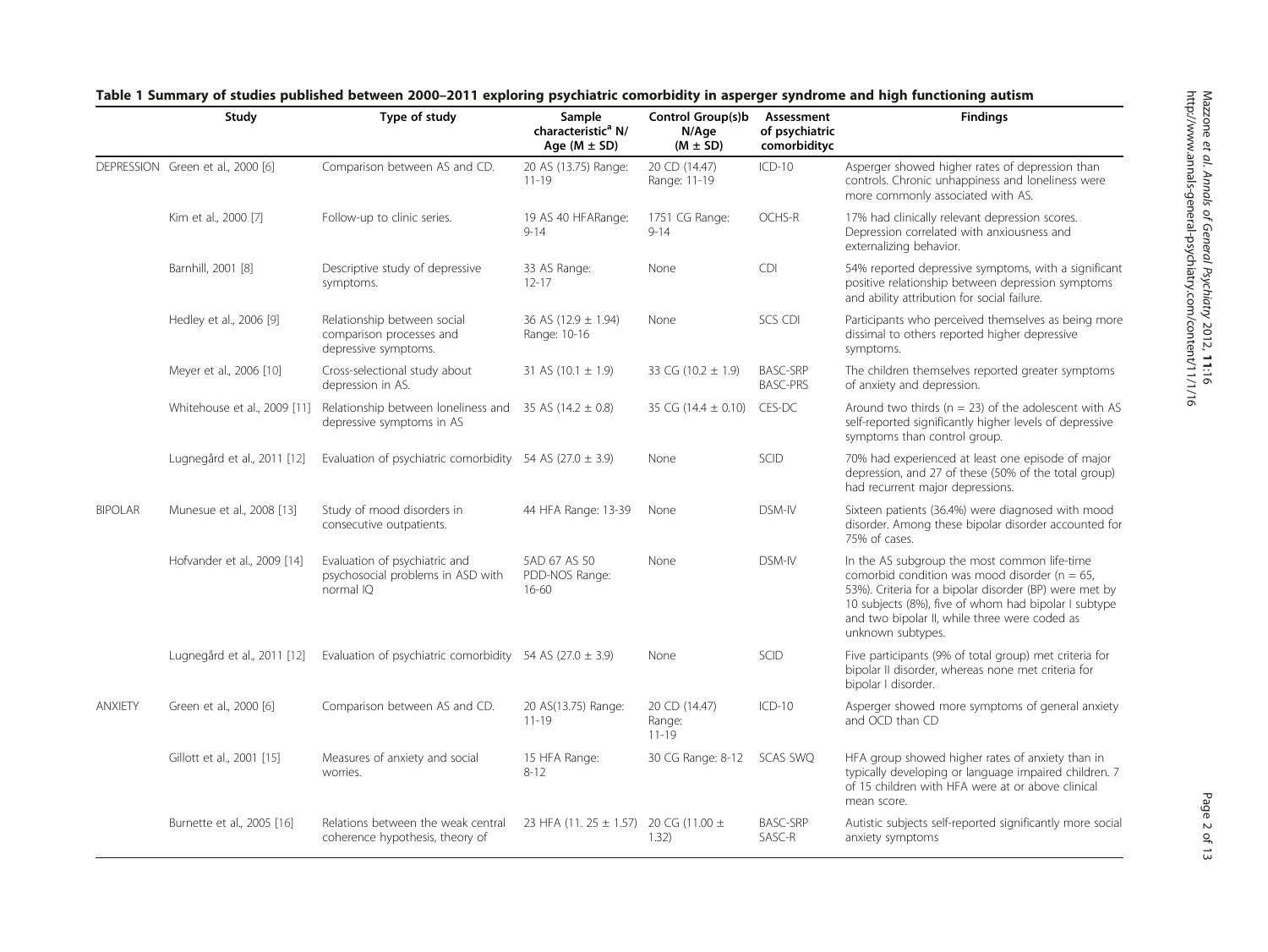|     |                                     | mind skills, and social-emotional<br>functioning.                                                                          |                                                                     |                                                       |                                    |                                                                                                                                                                                                                                                                                                 |
|-----|-------------------------------------|----------------------------------------------------------------------------------------------------------------------------|---------------------------------------------------------------------|-------------------------------------------------------|------------------------------------|-------------------------------------------------------------------------------------------------------------------------------------------------------------------------------------------------------------------------------------------------------------------------------------------------|
|     | Pfeiffer et al., 2005 [17]          | Relationships between sensory<br>modulation and symptoms of<br>affective disorders.                                        | 50 AS Range: 6-17                                                   | None                                                  | MASC                               | Significant correlation was found between sensory<br>defensiveness and anxiety in children with AS                                                                                                                                                                                              |
|     | Russell and Sofronoff,<br>2005 [18] | Examination of anxiety and social<br>worries in AS.                                                                        | 65 AS Range: 10-13                                                  | 261 CG Range:<br>$10 - 13$                            | SCAS SWQ                           | AS self-reported levels of anxiety symptoms<br>significantly higher than control group                                                                                                                                                                                                          |
|     | Meyer et al., 2006 [10]             | Cross-selectional study about anxiety 31 AS (10.1 $\pm$ 1.9)<br>in AS.                                                     |                                                                     | 33 CG (10.2 $\pm$ 1.9)                                | <b>BASC-SRP</b><br><b>BASC-PRS</b> | AS self-reported high social anxiety levels correlating<br>with their social perception, understanding and<br>experience.                                                                                                                                                                       |
|     | Sukhodolsky et al.,<br>2008 [19]    | Study of the frequency of anxiety<br>symptoms in PDD.                                                                      | 171 ASD $(8.2 \pm 2.6)$                                             | None                                                  | CASI                               | 73 (43%) had a pathological scores for at least one<br>anxiety disorder. Higher levels of anxiety were<br>associated with higher IQ, functional language use,<br>and stereotyped behaviors.                                                                                                     |
|     | Kuusikko et al., 2008 [20]          | Association between AS/HFA and<br>social anxiety symptoms.                                                                 | 54 HFA/AS (11.2 $\pm$<br>2.2)                                       | 305 CG (12.2 $\pm$ 2.2)                               | SPAI-C SASC-R<br><b>CBCL</b>       | Adolescents with HFA/AS suffered from more<br>symptoms of social anxiety than the community<br>sample on all measures.                                                                                                                                                                          |
|     | Lugnegård et al., 2011 [12]         | Evaluation of psychiatric comorbidity 54 AS (27.0 $\pm$ 3.9)                                                               |                                                                     | None                                                  | SCID                               | 56% met criteria for at least one anxiety disorder, and<br>11 of these fulfilled diagnostic criteria for two or<br>more anxiety disorder diagnoses. 22% had social<br>anxiety disorder, 22% had generalized anxiety<br>disorder, 13% had panic disorder, 15% had<br>agoraphobia and 7% had OCD. |
| OCD | Russell et al., 2005 [21]           | Study of Obsessive Repetitive<br>behaviours in AS and OCD groups.                                                          | 40 AS/HFA (27.9 ±<br>8.5)                                           | 45 OCD (36.6 $\pm$<br>11.5)                           | Y-BOCS                             | The two groups had similar frequencies of obsessive-<br>compulsive symptoms. Somatic obsession and<br>repeating rituals were more common in the OCD<br>group.                                                                                                                                   |
|     | South et al., 2005 [22]             | Study of the four repetitive behavior<br>categories, comparing AS/HFA and<br>CG.                                           | 19 AS (14.10 $\pm$ 3.47), 21 21 CG (13.34 $\pm$<br>HFA (14.28±3.02) | 3.28                                                  | RBI, YSII                          | The CG showed lower scores than AS/HFA for all four<br>repetitive behavior categories: Object Use; Motor<br>Movements; Rigid Routines and Circumscribed<br>Interests.                                                                                                                           |
|     | Zandt et al., 2007 [23]             | Study of the types of ripetitive<br>behaviours in ASD.                                                                     | 19 ASD (10.97 $\pm$ 2.42)                                           | 17 OCD (12.30 $\pm$<br>2.17), 18 TD<br>(11.942.94)    | RBQ, CY-BOCS                       | Children with ASD reported more compulsions and<br>obsessions than typically developing children.<br>Consideration of the type of compulsions and<br>obsessions in each disorder suggests that the<br>compulsions in ASD tended to be less sophisticated.                                       |
|     | Ruta et al., 2009 [24]              | Examination of the occurrence and<br>characteristic features of obsessive-<br>compulsive behaviours.                       | 18 AS (10.61 $\pm$ 1.91)                                            | 20 OCD (11.65 ±<br>1.69), 22 TD<br>$(10.68 \pm 2.01)$ | CY-BOCS                            | The AS group displayed slightly higher frequencies of<br>Saving/Hoarding and Ordering clusters compared to<br>OCD group.                                                                                                                                                                        |
|     | Mack et al., 2010 [25]              | Clinical characteristics and symptoms 12AS/HFA + OCD<br>severity in patients with OCD + AS/<br>HFA; OCD + TS or OCD alone. | Range:12-18                                                         | $12$ OCD + TS<br>Range: 9-17, 12<br>OCD Range: 9-17   | Y-BOCS                             | Children with ASD may experience a similar level of<br>impairment, equally distressing, time consuming and<br>contributing to a similar level of interference in<br>functioning from obsessive/compulsive symptoms as<br>compared to children with TS plus OCD and children<br>with OCD only.   |

Table 1 Summary of studies published between 2000–2011 exploring psychiatric comorbidity in asperger syndrome and high functioning autism (Continued)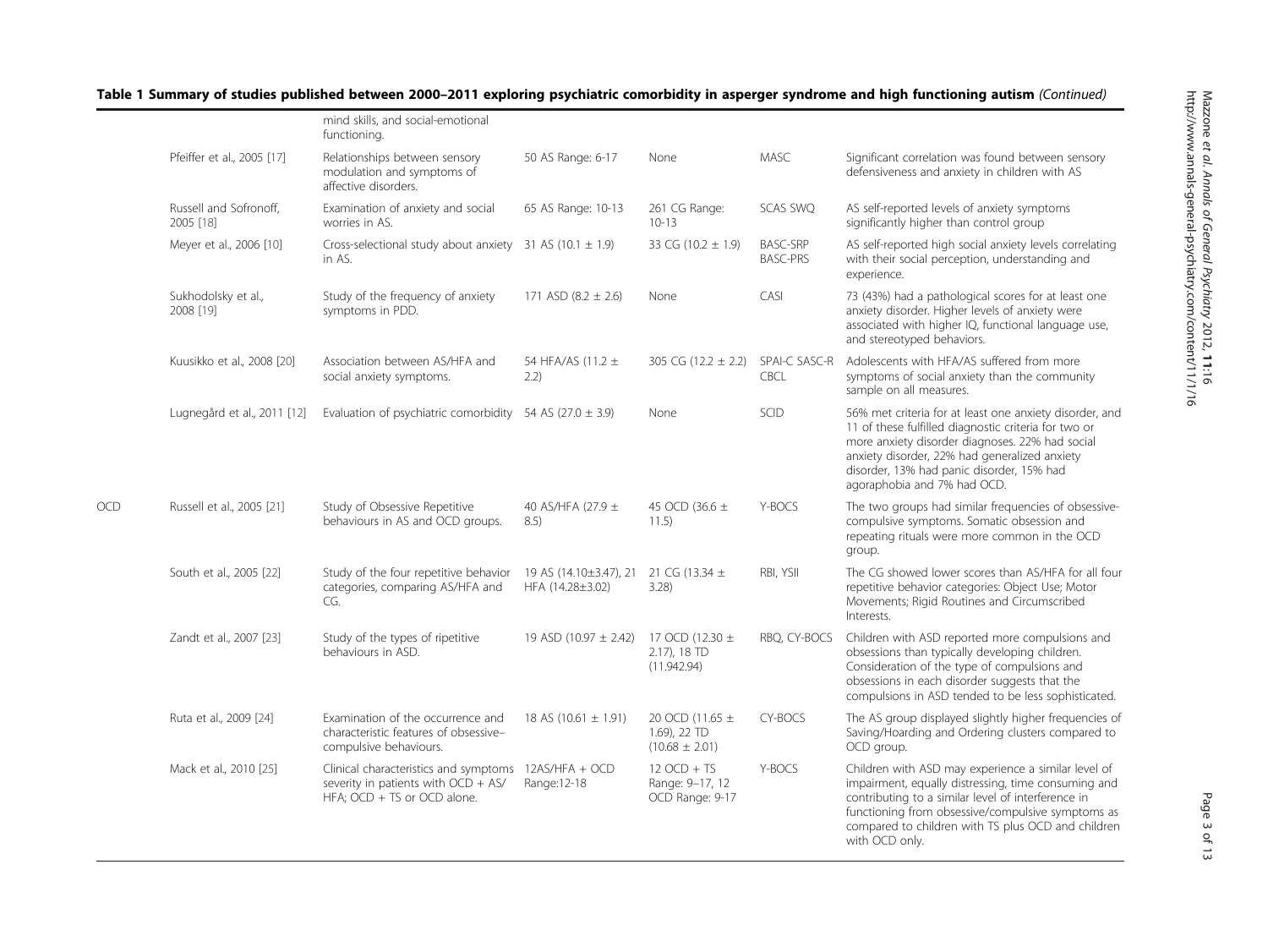|             | Lai et al., 2011 [26]      | Behavioral Comparison of Male and<br>Female Adults with High<br>Functioning Autism Disorders.    | 68 AS/HFA Range:<br>18-45                 | None                   | BAI, BDI, OCI-R   | A significant proportion of adults with AS/HFA<br>showed clinically significant anxiety, depression, or<br>obsessive-compulsive symptoms. Overall male and<br>female adults with ASC were not different on these<br>symptoms.                             |
|-------------|----------------------------|--------------------------------------------------------------------------------------------------|-------------------------------------------|------------------------|-------------------|-----------------------------------------------------------------------------------------------------------------------------------------------------------------------------------------------------------------------------------------------------------|
| <b>ADHD</b> | Holtman et al., 2005 [27]  | Study of the frequency of ADHD-like<br>symptoms in AS/HFA                                        | 104 AS/HFA Range:<br>$3.4 - 20.2$         | None                   | <b>CBCL</b>       | Sixty-five percent of the subjects scored above the<br>clinical cut-off on the attention problems scale                                                                                                                                                   |
|             | Tani et al., 2006 [28]     | Exploration of childhood ADHD<br>problems retrospectively                                        | 20 AS (27.2 $\pm$ 7.3)                    | 10 TD (26.5 $\pm$ 8.1) | <b>WURS</b>       | AS group displayed higher scores as indicated from<br>self- and parents-report.                                                                                                                                                                           |
|             | Simonoff et al., 2008 [29] | Assessment of psychiatric disorders<br>in ASD                                                    | 112 ASD (11.5) Range: None<br>$10 - 13.9$ |                        | DSM-IV            | 70.8% of ASD children had at least one current<br>psychiatric disorder. The most common comorbidities<br>were social anxiety (29.2%), ADHD (28.1%), and<br>oppositional defiant disorder (28.1%).                                                         |
|             | Mattila et al., 2010 [30]  | Community- and clinic-based study<br>exploring comorbid psychiatry in AS/<br><b>HFA</b>          | 50 AS/HFA (12.7 ±<br>1.5)                 | None                   | K-SADS-PL<br>CGAS | One or more comorbid psychiatric disorders were<br>diagnosed in 74% of the cases. The most common<br>disorders were behavioural (44%), anxiety (42%) and<br>tic disorders (26%).                                                                          |
|             | Mukaddes et al., 2010 [31] | Comparison the rate and type of<br>psychiatric comorbidity in children<br>and adolescents HFA/AS | 30 AS, 30 HFA                             | None                   | K-SADS-PL         | The rate of comorbid psychiatric disorders was very<br>high in both groups. The most common disorder in<br>both groups was attention deficit hyperactivity<br>disorder. The AS group displayed greater comorbidity<br>with depressive disorders and ADHD. |

Table 1 Summary of studies published between 2000–2011 exploring psychiatric comorbidity in asperger syndrome and high functioning autism (Continued)

<sup>a</sup> Sample characteristic: AS = Asperger's Syndrome, HFA = High-functioning Autism, ASD = Autism Spectrum Disorders, PDD-NOS = Pervasive Developmental Disorder-Not otherwise Specified.<br><sup>b</sup> Control Group(s): CD = Conduct D Comparison Scale, BASC-SRP = Behaviour Assessment System for Children-Self Report of Personality, BASC-PRS = Behaviour Assessment System for Children-Parent Report Scale, CES-DC = Centre for Epidemiological Studies Depression Scale, SCID = Structured Clinical Interview for DSM-IV Axis I Disorders, DSM-IV = Diagnostic and statstical manual of mental disorders (4th ed.), SCAS = Spence Children's Anxiety Scale, SWQ = Spence Social Worries Questionnaire, SASC-R = Social Anxiety Scale for Children-Revised, MASC = Multidimensional Anxiety Scale for Children, CASI = Child and Adolescent Symptom Inventory, SPAI-C = Social Phobia and Anxiety Inventory for Children, CBCL = Child Behavior Checklist, Y-BOCS = Yale Brown Obsessive Compulsive Scale and Symptom Checklist, RBI = Repetitive Behavior Interview, YSII = Yale Special Interests Interview, RBQ = Repetitive Behaviour Questionnaire, CY-BOCS = Children's Yale Brown Obsessive-Compulsive Scale, BAI = Beck Anxiety Inventory, BDI = Beck Depression Inventory, OCI-R = Obsessive Compulsive Inventory-Revised, WURS = Wender-Utah Rating Scale, K-SADS-PL = Schedule for Affective Disorders and Schizophrenia for School-Age Children, Present and Lifetime Version, CGAS = Children's Global Assessment Scale.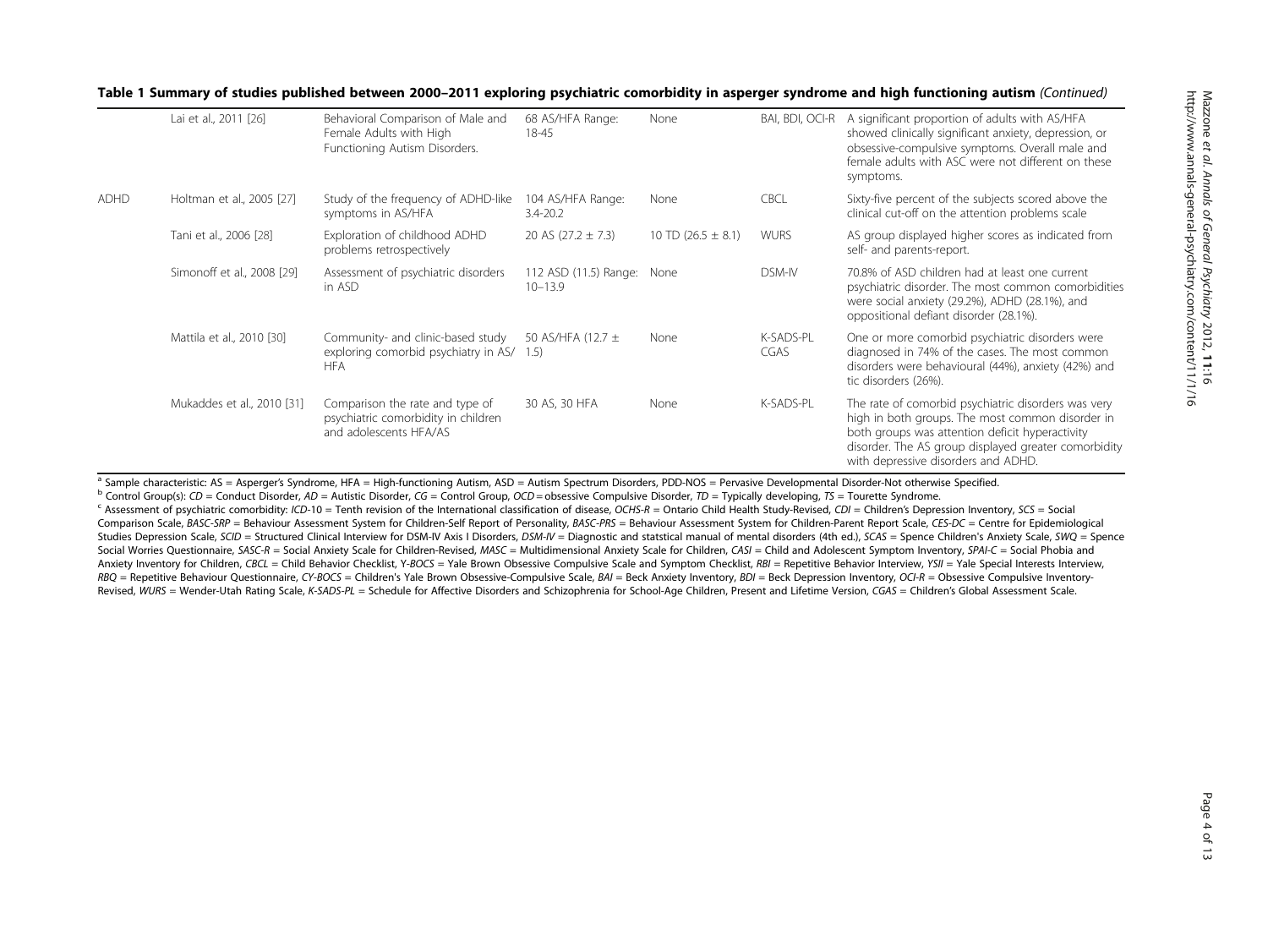the currently available psychometric tools (i.e. scales, checklists and questionnaire).

Furthermore, we will discuss the important role played by the environment and finally we will outline some useful strategies to address these issues and challenges for therapeutic implications.

# Methods

A systematic literature search was performed using PubMed to identify clinical studies that assess psychiatric comorbidities in individuals with AS or HFA. Trial quality was assessed according to a standardized and validated set of criteria.

In details, we searched Medline databases from January, 2000, to December, 2011, with the search terms "autism", "autistic disorder", "pervasive developmental disorder", "autism spectrum disorder", and "Asperger syndrome" in combination with "comorbidity", "depression", "anxiety", "bipolar disorder", "adolescent", "childhood", "obsessive compulsive disorder", "attention deficit hyperactivity disorder", and "conduct disorder". We also searched references from recent reviews and other reports identified by this search strategy, and selected those we judged relevant. Review articles and book chapters are cited to provide more details and references.

#### Study selection

We selected only studies that concerned psychiatric comorbidity in individuals with AS or HFA, according to the following criteria: 1) only clinical studies were included; 2) the diagnosis of AS or HFA had to be made with DSM or ICD criteria; 3) the use of specific tools for the diagnosis, as ADI and ADOS tests was not required, but AS/HFA diagnoses had to be described in the methods section of the study; 4) a separate analysis describing the eventual psychiatric comorbidity of all subjects included in the study in a standardized, transparent, and reliable manner was also required.

Two authors (Drs Mazzone and Reale) independently screened for eligibility each of the studies identified by the literature search. All potentially relevant studies were retrieved as full articles and then again independently reviewed by these two authors.

#### Study-quality assessment

The quality of each study was assessed according to a standardized and validated set of criteria based on the protocols of the Cochrane Database of Systematic Reviews as used in randomized, controlled trials [[32](#page-11-0)] and modified to cover the case–control design of the studies included in this review: 1) comparison group(s): the presence of at least 1 comparison group, preferably a sample of healthy children from the same region as the children included in the study; 2) sample size: on the

basis of power analysis a sample size of  $>10$  participants per comparison group was required; 3) sample selection: a random selection strategy had to be used; 4) design: the investigation had to be case-controlled and based on quantitative information; 5) comorbidity measures: these measures had to be standardized, reliable, and valid and cover the eventual psychiatric comorbidity; 6) statistical analyses: hypothesis testing using appropriate statistical analyses had to be performed.

These 6 criteria were assessed and scored independently by two investigators (Drs Mazzone and Reale). A score of 1 (criterion met) or 0 (criterion not met) was used, which led to a total maximum score of 6 points per study. This process led to a uniform score on all included articles. A score of 4 or above was considered "relevant".

# AS/HFA and comorbid psychiatric conditions Internalizing disorders

As illustrated in Table [1,](#page-1-0) several studies reported an association between AS/HFA and internalizing symptoms, in particular depression [[6-11](#page-11-0)], bipolar disorders [[13](#page-11-0)] and anxiety [[33,34](#page-11-0)]. Interestingly, a bidirectional association has been detected between internalizing disorders and autistic symptoms: both an higher prevalence of anxiety disorders has been found in AS [[10](#page-11-0),[35](#page-11-0)] and a higher rate of autistic traits has been reported in youths with mood and anxiety disorders [\[36\]](#page-11-0). Another study showed that people with AS displayed more social anxiety symptoms compared to healthy control individuals, even if these symptoms were clinically overlapping with the characteristic social problems, typical of AS [[20\]](#page-11-0).

Another documented association is with Obsessive-Compulsive Disorder (OCD), although it is difficult to discriminate whether the obsessive-repetitive behaviors are more likely to be the expression of a separate, comorbid OCD, or rather should be addressed as an integral part of the core symptoms of AS [[21\]](#page-11-0). In a previous study, we examined the presence of obsessive– compulsive symptoms in children with AS compared with typically developing children and children with obsessive-compulsive disorders (OCD). We found in the AS group significantly higher frequencies of compulsive hoarding, repeating and ordering compared to controls, while the OCD group reported significantly higher frequencies of contamination and aggressive obsessions and checking compulsions compared to both the AS group and the control group. Finally, in our sample, neither the OCD group nor the AS group demonstrated a completely full awareness of the intrusive, unreasonable and distressing nature of symptoms and the level of insight did not differ between the OCD group and control group, although an absence of insight was observed in the AS group [[24\]](#page-11-0). Also others studies have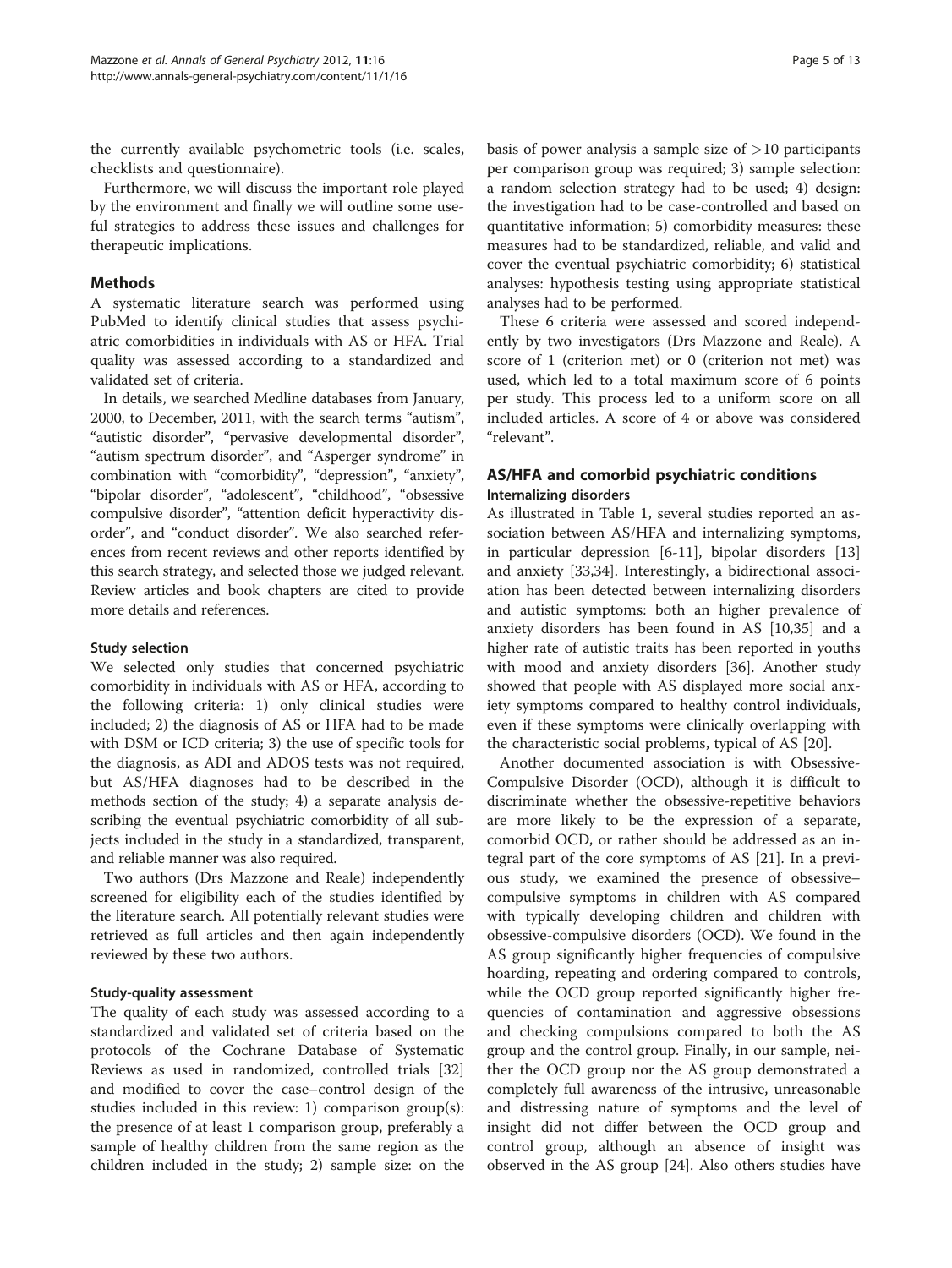systematically compared repetitive behaviors in children with ASD and OCD. In their study, Russell et al., found a similar pattern of obsessions and compulsions in the HFA/AS and OCD groups, with 25% of HFA/AS individuals receiving a formal diagnosis of OCD according to ICD-10 criteria [\[21](#page-11-0)]. Another study showed that OCD reported more frequent and sophisticated obsessions and compulsions than the HFA and that both groups showed more obsessions and compulsions than a typically developing comparison group [[23](#page-11-0)].

Indirect evidence for an association between ASDs and OCD comes from the studies of serotonin dysfunction in psychiatric disorders. Various studies have suggested that serotonergic abnormalities occur in both ASDs and OCD. In addition, medications that are effective in the treatment of OCD in the general population have been found to be useful in some patients with ASDs, especially in the control of ritualistic behaviors [[37\]](#page-11-0). The association between ASDs and OCD as well as other psychiatric symptoms including anxiety seems to be further supported by the observations that some brain regions such as the amygdala play a crucial role in ASDs, in relation to abnormal fears, compulsive behaviors and increased anxiety [\[38,39](#page-11-0)].

### Externalizing disorders

An association between AS/HFA and attention deficit hyperactivity disorder (ADHD) and other externalizing disorders such as disruptive behavior and conduct disorders [\[28,36,40](#page-11-0)-[42](#page-11-0)] have been reported. According to DSM-IV criteria, it is not possible to perform the diagnosis of ADHD in the context of an ASD [\[43\]](#page-11-0). However, the debate about ADHD comorbidity in ASDs is still open in the DSM-V proposal and clinical opinion, research practice and theoretical models seem to suggest that comorbidity between these disorders is a real, relevant, and frequent occurrence [\[44\]](#page-11-0). Furthermore a phenotypic overlap between the AS/HFA and ADHD has been recently discussed and the controversy whether these two conditions take part of a spectrum of symptoms is still also open [\[27,42\]](#page-11-0). Even though an option being considered on DSM-V regarding exclusion criteria for ADHD may be to remove ASD from the exclusion criteria, whether DSM-V will allow a comorbid ASD/ADHD diagnosis remains uncertain. Indeed, there is no evidence that ADHD is inconsistent with ASDs and when an association between ADHD and these disorders exists, it responds to treatment similar to ADHD without ASD. In the clinical practice it is often possible to recognize ADHD-like symptoms such as inattentive symptoms, in children with AS/HFA [[45,46\]](#page-11-0) and neuropsychological studies have reported that children with AS/HFA show the same inattention pattern of children with ADHD in terms of type and degree [[47,48\]](#page-11-0). However, other studies showed

that inattention symptoms in school settings among children with ASD were more likely to be attributed to low IQ [\[49\]](#page-11-0).

Another controversial association in the context of externalizing symptoms regards the relationship between AS/HFA and psychopathy, that has been strongly suggested by some studies showing an increased risk for crimes in AS, that may be attributable to either a lack of insight typical of AS, and/or to co-occurring psychiatric disorders [[6,41,50\]](#page-11-0), and further supported by the fact that most of the individuals suffering from AS who commit violent crime also show additional psychiatric disorders [\[41](#page-11-0)].

Indeed, recent findings suggest that high-functioning autism disorders are over-represented in the criminal population as compared to the general population [[51](#page-11-0)] and that the unique features of the autism functioning may heighten their risks for engaging in criminal behavior.

However, this association does not seem to be so clear, and contrasting results have been found in different studies looking at the incidence of antisocial behaviors in individuals with AS/HFA For instance, based on data from the original studies by Hans Asperger, individuals with AS/HFA are not more likely to became offender or behave antisocially than any other group in the general population. In accordance with this observation, another study failed to detect higher rates of criminal behavior in AS [[52\]](#page-11-0), thus making this association highly controversial. Both individuals with AS/HFA and those with antisocial conduct disorder can have deficit in empathy towards others, which may contribute to antisocial behavior [\[6](#page-11-0)[,53\]](#page-12-0). In fact, people presenting antisocial behaviors show reduced impulse control, deficit of emotional empathy and little, and few signs of guilt or remorse [[41\]](#page-11-0). However, antisocial, non-ASD individuals retain the capacity of understanding the minds of others, and can use this knowledge for manipulation and control. By contrast, a key feature of ASD is the impairment in developing an age appropriate "theory of the mind". For these reasons, the mechanisms underlying antisocial acts are quite different in AS compared to antisocial individuals [\[53\]](#page-12-0). Indeed, their deficit in having a "theory of mind" impairs their social judgment and increases the risk of violating norms and laws. On the other hand, individuals with AS often show a strong sense of right and wrong, and once they have understood the rules they are likely to stick to them more rigidly than most people [[54\]](#page-12-0).

# Tic disorders and other disorders

Tourette Syndrome (TS) and other tic disorders have been found in comorbidity with AS [\[55,56\]](#page-12-0). A Swedish study showed that 20% of all school-age children with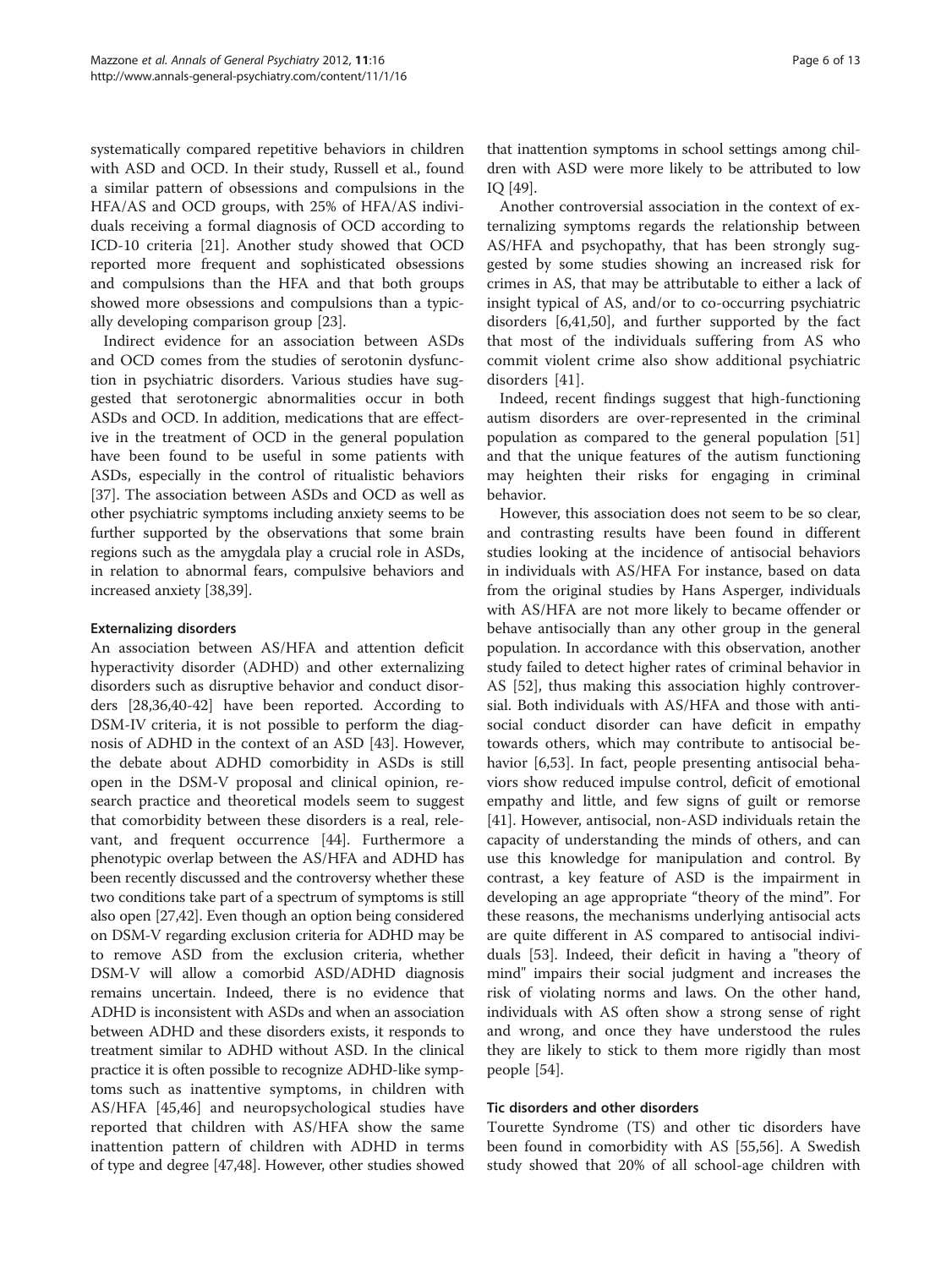AS met full criteria for TS [\[57](#page-12-0)]. However, some authors consider this comorbidity as a predictor of a better outcome for autistic symptoms, even if the data collected to date are not sufficient to confirm this hypothesis [\[58](#page-12-0)]. Despite autism has been considered for many years a sort of early psychosis there are not many studies investigating the association between psychotic symptoms and autism. Ghazziudin et al. (1995), studying how many children with ASD referred for psychotic behavior are given a diagnosis of schizophrenia, showed that when psychotic behaviors were the presenting symptoms in autistic children (especially those who were higherfunctioning) depression, and not schizophrenia, was the likely diagnosis [[59](#page-12-0)]. Thus, it's likely that individuals with high-functioning autism and Asperger syndrome have characteristics that could lead to a mistaken diagnosis of schizophrenia and other psychotic disorders. However, there are some findings showing theory of mind deficits [[60,61\]](#page-12-0) and mirror neuron [[62](#page-12-0)] impairment in both disorders that could suggest a certain degree of overlap. Furthermore similar connectivity deficits have been reported in functional imaging studies, and both disorders share several genetic signals that are being identified through the detection of copy number variants [\[63](#page-12-0)].

Finally people with AS/HFA, in clinical practice, could meet criteria also for a personality disorder such as paranoid, schizoid [\[64\]](#page-12-0) and schizotypical personality disorders [[65\]](#page-12-0). However these conditions are usually first diagnosed in adolescence or adult life and cannot be diagnosed in the context of an ASD disorders.

# Difficulties in performing a diagnosis of psychiatric comorbidity in individuals with AS/HFA

Recognizing psychiatric comorbidities in individuals with AS/HFA can be challenging for clinicians. Considering that individuals with AS/HFA may show an impairment in processing and describing their own feelings and emotions, the clinical information is often obtained by interviewing family members rather than the AS participants themselves or detected from a direct observation in their social environment.

Moreover, the symptoms of psychopathological conditions may be masked by those typical of AS/HFA and the threshold between autism spectrum core symptoms and comorbid symptoms can be blurred. For instance, a sudden decrease of repetitive and obsessive behaviors in individuals with AS may represent a manifestation of depressive symptoms, but could also be mistakenly ascribed to an improvement in one of the diagnostic dimensions of AS itself [\[66](#page-12-0)]. In the clinical practice, various psychometric instruments, such as clinical interviews, self-report questionnaires and checklists, are widely used to assist in the diagnosis and they constitute

a valuable support for clinicians. However, these diagnostic tools have been designed and standardized to spot different clusters of psychopathological symptoms referring to the general population and they may not be appropriate to AS/HFA.

For this reason, not only the validity of these instruments need to be tested in ASDs, but also their administration may be problematic in individuals with AS/HFA because of their difficulties to sustain a reciprocal conversation, to talk about their self, to report events and their lack of understanding and empathy for the feelings of other people. All these issues render the correct interpretation of the answers even more complicated, thus misleading the real nature of symptoms in comorbidity.

There are currently no scales specifically designed to evaluate psychiatric comorbidity in persons with ASDs, and the studies that investigated comorbid disorders in AS/HFA either referred to the DSM-IV diagnostic criteria, or tried to adapt the scales used for the general population, and this obviously has several limitations. In one of these studies, Hedley & Young investigated the link between social comparison processes and depression in children and adolescents with AS [\[9](#page-11-0)], by using the Children's Depression Inventory (CDI) to detect depressive symptoms. The CDI is a self- report scale, which investigates the presence of negative moods, interpersonal difficulties, negative self-esteem, and ineffectiveness and implies intact abilities to understand and report about internal state of mind, feeling and emotions. These abilities can be, to various degrees, impaired in AS, thus decreasing the sensitivity of the clinical assessment. For instance, items 11, 12 and 25 refer to the sense of self in the social interactions, and may be altered per se in AS/HFA individuals without being a sign of depression. The same might account for items 20, 21 and 22, which presuppose children's comprehension of different perceptual perspectives and preserved mental ability to infer mental states from people's behavior, another capability that might be impaired per se in AS. Another study investigated the presence of DSM-IVdefined bipolar disorder in adolescents and young adults with HFA [[13\]](#page-11-0). According to this study it seems that adolescents and young adults with HFA show a higher prevalence of bipolar disorders as compared to controls. Most of the studies addressing the presence of psychiatric conditions in ASDs are made by listing, with a categorical approach, the presence of certain target symptoms, without extensively describing the type and peculiarity of those symptoms in the specificity of HFA neuropsychological profile. This constitutes a critical issue and raises the question of whether the diagnostic criteria for psychiatric conditions listed in the DSM IV-TR or ICD-10 can be applied to ASDs or need to be revised and better contextualized. For example, signs of manic and hypomanic mood are the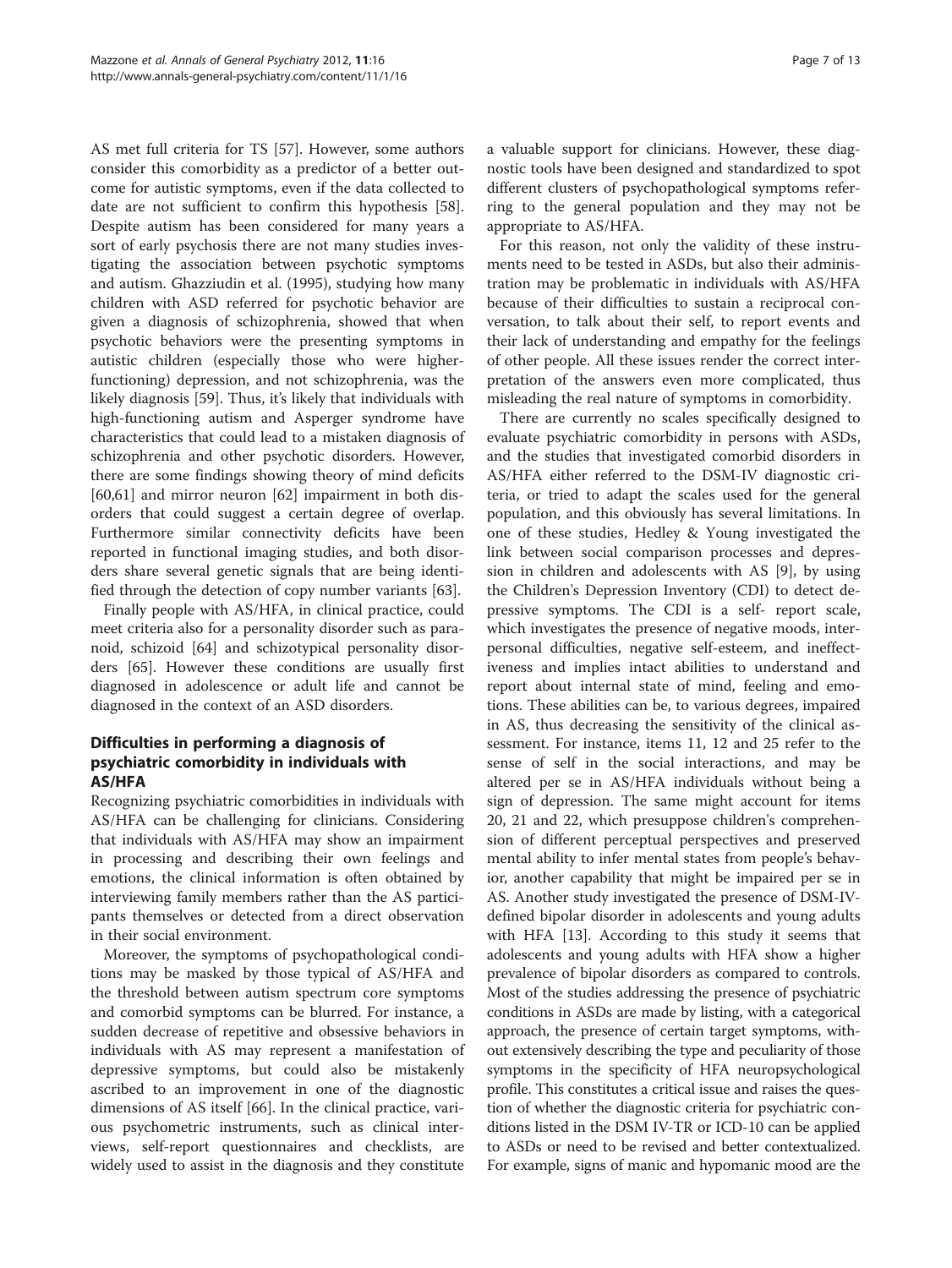core symptoms of bipolar disorder according to DSM-IV. In the context of ASDs, however, it is difficult to define manic or hypomanic mood. Although, according to Leibenluft and colleagues (2003) criteria for the broad phenotype of juvenile mania, symptoms such as irritable or anger mood, excessive reactivity and hyperarousal (agitation, racing thoughts/flight of ideas, pressured speech) could be strongly suggestive of a comorbid severe mood dysregulation disorder [\[67,68\]](#page-12-0), on the other hand, the impairment to modulate the arousal state, especially in social situations, may lead to motor overexcitement, laugh bursts or exacerbation of body stereotypies and mannerisms that may simply well depend on impairments in social understanding.

Anxiety symptoms have also been documented in individuals with AS/HFA. An interesting study performed on adolescents with AS/HFA showed an age-related increase in social anxiety within the HFA/AS group; by contrast, a decrease of behavioral avoidance by age was seen in control participants [[69](#page-12-0)]. In this study, the Social Phobia and Anxiety Inventory for Children (SPAI-C), the Social Anxiety Scale for Children - Revised (SASC-R), and the Child Behavior Checklist (CBCL) were administered to participants. The Child Behavior Checklist (CBCL) is indeed an important scale to perform psychopathological assessment of psychiatric comorbidities. However, the validity of this scale in AS/HFA is controversial with some studies considering some items of the CBCL (i.e., repeats acts, strange behavior, strange ideas, and withdrawn) extremely useful in identifying children with ASDs [[69\]](#page-12-0), whereas others documenting reliability in only a subgroup of individuals with ASDs [[70\]](#page-12-0). Once again, these studies arise the clear need for psychometric tools designed specifically to assess anxiety disorders in the ASD population, keeping in mind that participants with AS/HFA may have a compromised sociability, that could provide a certain level of social anxiety, without necessarily meaning the presence of an overlapping anxiety disorder. On the other hand, a compromised sociability would not necessarily lead to anxiety, especially in individuals with AS/HFA that do not socialize in the same way and may not become anxious. In this context, anxiety may be a separate dimension.

One of the most controversial comorbidities, in children with AS/HFA, is the co-occurrence of Attention Deficit Hyperactivity Disorder (ADHD), and this is mainly due to specific diagnostic difficulties in the clinical practices. However according to the DSM-IV co-diagnosis of AS and ADHD cannot be done, thus further complicating the diagnostic process. Indeed, study results from the literature on this issue are controversial, because of the lack of validated scales to investigate ADHD symptoms in AS/HFA. For instance, one of these studies showed an higher prevalence of ADHD symptoms - investigated retrospectively by a self-

report scale - in AS participants, [\[28](#page-11-0)]; however, the risk of recall bias or biased self-awareness about ADHD symptoms in AS/HFA group may represent a threat to the internal validity of this kind of investigations.

Another important issue regarding the comorbidity in AS/HFA is represented by the broader spectrum of Obsessive Compulsive and related disorders [\[71\]](#page-12-0). Symptom overlapping among OCD and AS/HFA makes it difficult to clearly differentiate the clinical phenomenology of obsessive- compulsive and repetitive behaviors in AS/ HFA. The development of appropriate scales adapted for ASDs are warranted to shed light on the various aspects of this comorbidity. An instrument that could help to perform diagnosis of OCD comorbidity in ASDs is the Children's Yale-Brown Obsessive Compulsive Scales (CYBOCS), modified for pervasive developmental disorders [\[72\]](#page-12-0), validated by raters from five Research Units on Pediatric Psychopharmacology (RUPP) Autism Network that were specifically trained to reliability. However, this scale has been developed in particular for low functioning participants and not for AS/HFA individuals.

In our point of view, the CYBOCS modified for ASDs represents a good example of a reliable specific measure to be used to assist the diagnosis of OCD comorbidity in ASDs. It also indicates that already existing tools may be successfully modified to be applied to AS/HFA individuals in a reliable way.

# Psychiatric symptoms are phenotypic manifestation of AS/HFA, or are they rather due to the expression of a separate and comorbid disorder?

Another common challenge for clinicians is to determine if psychiatric symptoms observed in AS/HFA are part of the same dimension – i.e. the Autism Spectrum itself – or rather represent different categorical factors – i.e. a psychiatric disorder in comorbidity. This happens because, as mentioned above, the core symptoms of ASDs often mask the symptoms of the comorbid condition. A helpful strategy to disentangle this issue could be to look prospectively at the overall clinical outcome through longitudinal studies.

Longitudinal studies allow to closely follow the developmental trajectories of AS\HFA and to detect subtle changes in behavior at different stages of development in terms of progressive appearance of clinical symptoms and impact of life experiences.

Unfortunately, most of the clinical studies on AS/HFA conducted so far typically have been cross-sectional, comparing one particular clinical measure at a single time point across samples. The interpretation of these cross-sectional findings is mostly focused on the abnormalities in the patient group as compared to healthy controls and on the contributions that these abnormal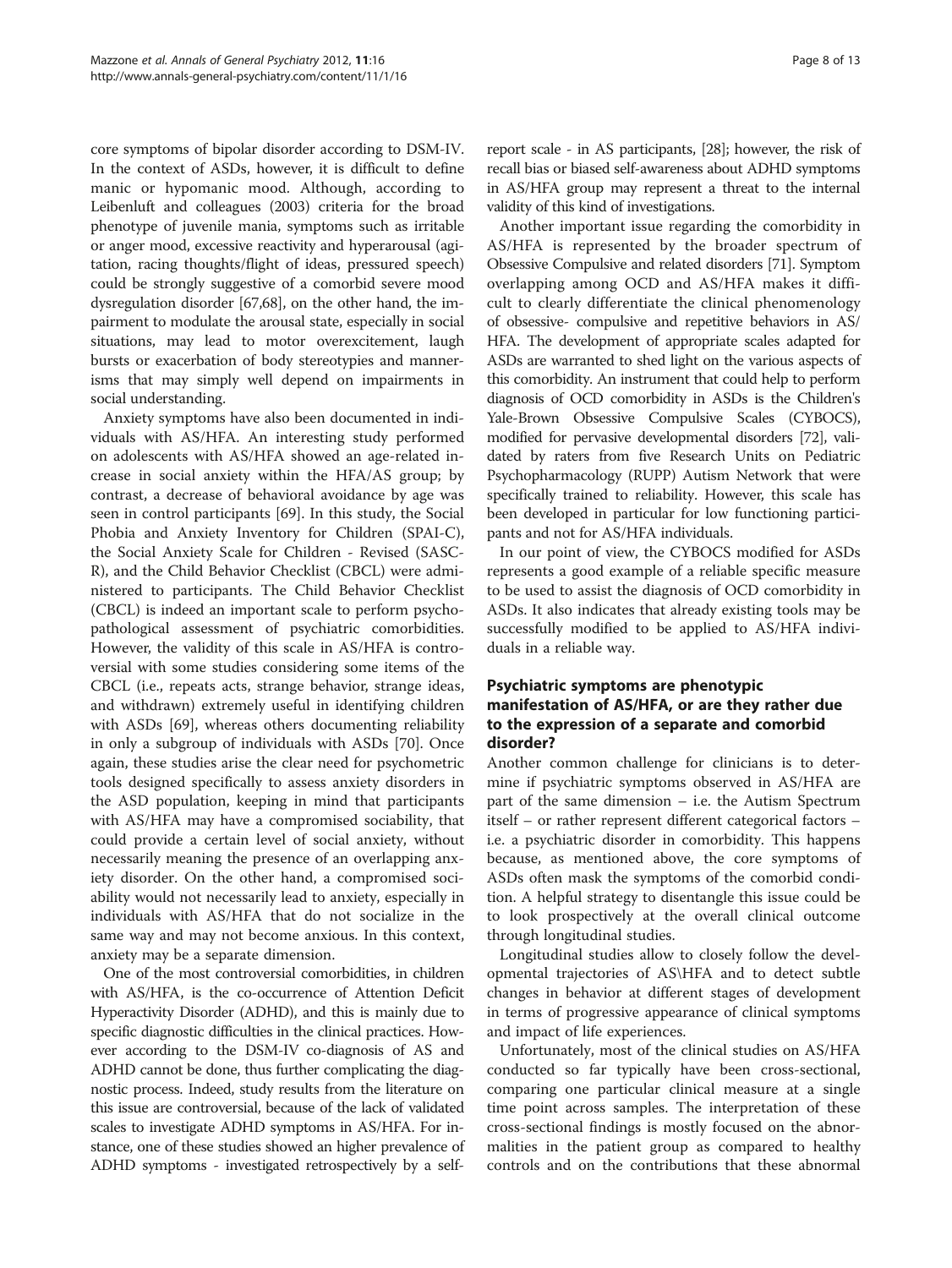clinical abnormalities may have on disease evolution. If the need for longitudinal, prospective research is common to the study of all developmental psychopathology, it is especially crucial for AS/HFA in order to understand the lifetime history of the disorder and the role of comorbid disorders. Indeed, children suffering from AS have a different pattern of development compared to normal children and their life experiences influence their cognitive and emotional status beginning within their first years of life. For instance, numerous cross-sectional studies that investigated the presence of mood and anxiety disorders in AS, found that the rate of depression among children with Asperger syndrome is higher than within a community control group [\[7](#page-11-0)]. Anxiety and depression are highly related, and high levels of anxiety have been shown to predispose to depression [\[73,74](#page-12-0)]. However cross-sectional studies do not provide any kind of information about different degrees of remitting versus non-remitting symptoms, as well as about the different etiological subtypes of depression.

Therefore, there is a clear need for longitudinal population studies to identify whether individuals with high anxiety levels and AS/HFA have increased susceptibility for depression during lifetime.

The correct identification and attribution of depressive symptoms in individuals with AS/HFA as well as their change over time is crucial to avoid inaccurate diagnostic interpretation. For instance, it is well documented [[75\]](#page-12-0) that the onset of depression in individuals with AS is usually, if not always, associated with a decrease in repetitive and obsessive behaviors, a reduction that may be considered as an improvement of an OCD, rather than a co-occurring depressive condition. In this context, longitudinal studies could be helpful to monitor and understand the lifetime course of psychiatric symptoms in these patients, thus allowing a better discrimination between different comorbid situations. Longitudinal studies could also be useful to better clarify the association with ADHD, that, if properly investigated, can be frequently found in comorbidity with AS. Various neuropsychological studies reported that individuals with AS show different patterns of manifestation of ADHD symptoms [[76](#page-12-0)]. However, the developmental trajectory of attention problems and motor hyperactivity symptoms development in relation to age, is still not completely clear, even if some studies suggest that certain symptoms are more likely associated with specific periods of life (i.e. preschool years or adolescence) [\[5](#page-10-0)]. Longitudinal studies that would follow these individuals across time could help to better clarify the dynamics of this comorbidity in AS/HFA.

Hence, in our opinion, although cross-sectional studies are extremely useful for generating hypotheses, these hypotheses in turn need to be further confirmed by longitudinal investigations. The development of lifespan approaches could help to clarify the core of pathophysiological processes of the main disorder in ASDs, thus allowing an easier discrimination between those symptoms that are part of the AS/HFA clinical phenotype from those that are the expression of a comorbid disorder.

# The role of the environment in the manifestation of psychiatric disorders in AS/HFA

The environmental context differentially affects individuals with AS/HFA and it is an additional crucial player that may influence the onset, expression and severity of the psychiatric disorder in comorbidity. Indeed, the heterogeneous expression of psychiatric difficulties in children with AS/HFA may be directly related to environmental factors and this suggests the opportunity of planning differential intervention. For instance, family and daily routines have to be considered as environmental factors that could potentially lead to a different burden of the psychiatric comorbidities.

The challenge of understanding the special needs of a AS/HFA child and the difficulties to build a close relationship with him/her contributes to increase the overall level of stress in the parents, as reported by several studies [\[77,78](#page-12-0)]. Parents of children with AS/HFA have been shown to have an impaired sense of well being, and to display a lower quality of life even in comparison with parents of children with other psychiatric and neurological disorders, such as cerebral palsy or mental retardation [[79\]](#page-12-0). Moreover, mothers were found to perceive a higher level of stress than fathers and this maternal impairment was shown to be related to peculiar behavioral characteristics of the child, such as higher hyperactivity and conduct problems [[80\]](#page-12-0). Other studies also reported elevated rates of anxiety-related personality traits among the relatives of AS/HFA participants [\[81](#page-12-0)]. Elevated anxiety and stress levels in the parents of AS/ HFA children can be considered as an important environmental factor that intersects and acts as trigger in the context of innate genetically determined personality traits - eventually shared with other family members constituting a genetic family loading for psychiatric conditions. For this reason, investigating the psychiatric family history may inform about the comorbidity risk in the proband as well.

The importance of environmental context in psychiatric symptoms expression has been recently investigated in a sample of youths with ASDs including AS and their siblings, with an evaluation reported independently by parents and teachers. Reports by teachers show a much lower prevalence of psychiatric comorbidity, in particular for affective, anxiety, attention, conduct, oppositional, and somatic problems, in these individuals, as compared to the reports of their parents. These results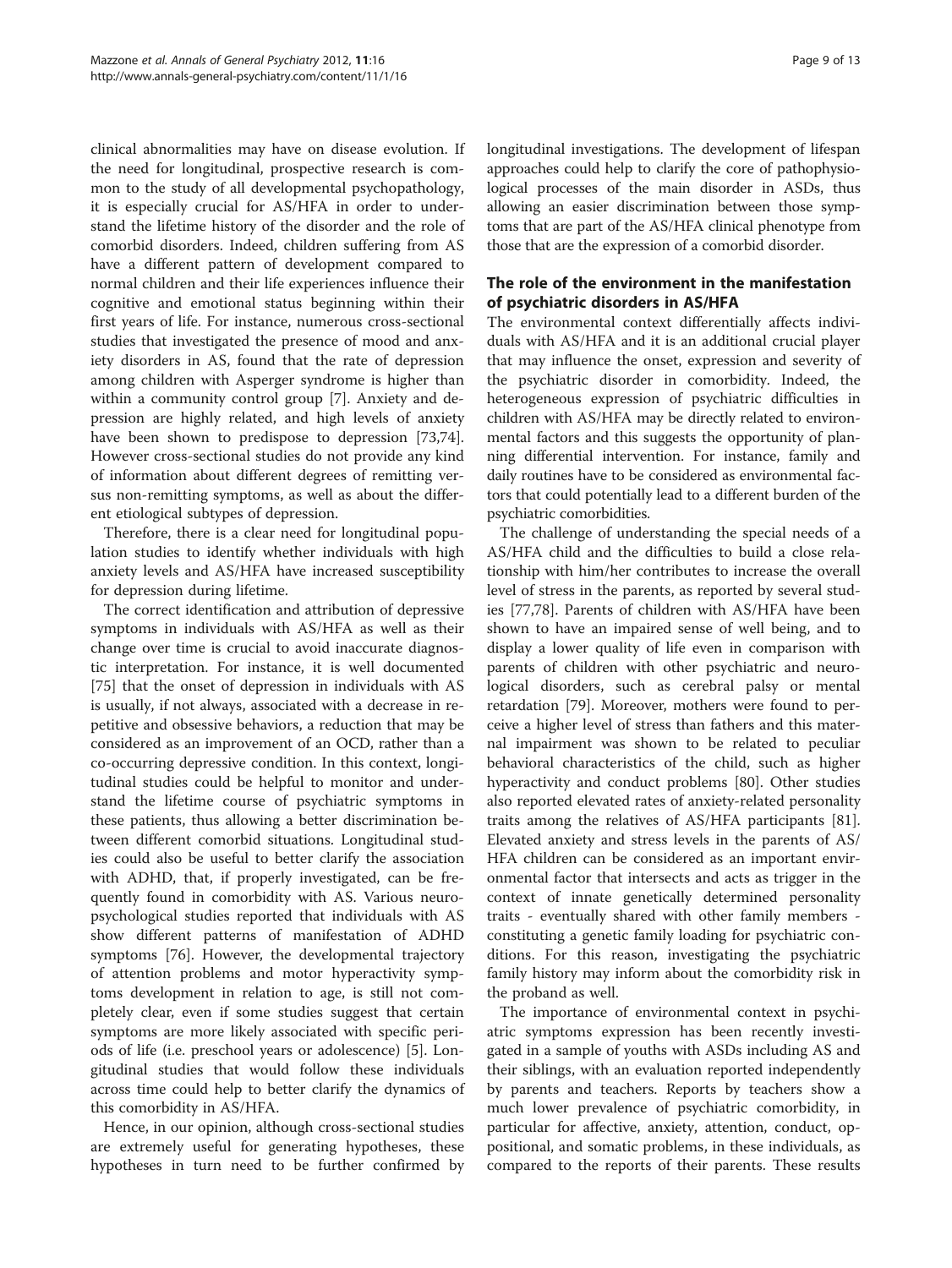support the notion that the manifestations of psychopathology in people with AS/HFA may vary depending on the context and that their identification depends on the type of observer, suggesting that informant discrepancies may constitute an additional variable element for the proper identification of comorbidities [\[70\]](#page-12-0). In this regard, we have to keep in mind that in the clinical practice there is often a lack of consensus between parent's and teacher's reports about the behavioral aspects in children with AS/HFA, thus suggesting caution when making conclusions or interpretations regarding the presence of comorbid psychiatric problems based on a single informant source or just an environmental context, and emphasizing the importance of gathering information from multiple sources and settings, including direct observation by clinicians [\[70](#page-12-0)].

The difficulties that a child suffering from ASD experiences in terms of social relationships are likely to be even greater outside of the home environment. The lack of social support, adequate communication and coordination among social service providers often leaves the family alone with the burden of providing any additional support and a more intensive level of care. Indeed, schools are not always ready to cope with the specific needs of AS/HFA and this may drive them to develop feelings of sadness, self-blame and low self-esteem, [[82](#page-12-0)] that may lead to depression, as well as conditions such as hyperactive behaviors or conduct problems. Finally, several studies have reported that negative events such as death, parental discord or frequent changes of own residence may have substantial influence on the child's mood and functioning, and have been associated with clinical depression [\[83](#page-12-0)]. It is likely that AS/HFA participants react to negative life events more severely than individuals from the general population, or, at least, in a different way. This could also be explained by the observation that AS/HFA group seems to be more vulnerable than control individuals to develop mood disorders and depressive symptoms [\[82](#page-12-0)], and this vulnerability appears to be correlated to a genetic predisposition.

In conclusion, since the environment seems to considerably influence the expression of psychiatric comorbidities in AS/HFA individuals, more attention should be focused on the interactions between these individuals and their different everyday life environments, in order to provide a better social support and therefore develop coping strategies that could in the end even contribute to a decrease in the incidence of psychiatric disorders in AS/HFA.

# Recommendations and strategies of interventions

As reviewed, several studies investigating the psychiatric comorbidity in individuals with AS/HFA have been conducted. Still, there is uncertainty as to the best way of identifying and conceptualizing psychiatric disorders in AS/HFA.

Although people with AS/HFA can suffer from important comorbidities, according to what Ghazziudin observed, psychiatric disorders go unrecognized in many individuals with AS/HFA [[83](#page-12-0)].

The occurrence of psychiatric disorders in AS/HFA may be the result of a combination of genetic and environmental factor. We believe that an effort should be done to better understand the needs of AS/HFA children in school and family environments, to avoid feelings of low self-esteem and distress, socially inappropriate behaviors, anxiety and other externalizing or internalizing problems. Considering that there is evidence supporting the fact that Asperger syndrome clusters in families and that there is a high prevalence of psychiatric disorders such as depression and schizophrenia in relatives of individuals with AS/HFA [[83](#page-12-0)], the role played by the environment becomes even more relevant on the development and onset of psychiatric conditions in children and adolescents with AS/HFA. Indeed, school and family settings can modulate the behavior of children and adolescent with AS/HFA, thus positively preventing the onset of a psychiatric condition in comorbidity, even in the presence of high genetic predisposition or alternatively precipitating a fragile balance and trigger the development of a psychiatric comorbid condition.

An additional concern regards the suitability of the psychometric tools used in clinical practice to assess comorbid conditions in AS/HFA. Of course, the psychiatric diagnosis of comorbidity relies on the competence of clinicians, but adequate tools such as scales or questionnaires adapted for ASD could be helpful to somehow standardize the recognition of psychiatric symptoms in this clinical sample. So far, most of the studies have used questionnaires, checklists and scales designed for individuals with a normal awareness of their own and other's mental status. These instruments were not specifically adapted to take into account the neuropsychological characteristics of AS/HFA in terms of deficits in mind reading, impairments in processing and reporting their own feelings, emotions and communication problems. Hence, new psychometric instruments, developed or adapted specifically to AS/HFA, are needed. In the absence of specific tools for ASDs, an alternative strategy could be gathering information from multiple sources and settings, including both direct observation and multiple assessments within- informant and acrossinformants [[70\]](#page-12-0). We agree with other reports suggesting caution when making conclusions or interpretations regarding the presence of comorbid psychiatric problems based on a single informant source or environmental context, because this may lead to incorrect diagnostic conclusions in particular in ASDs [[84](#page-12-0),[85](#page-12-0)]. Moreover the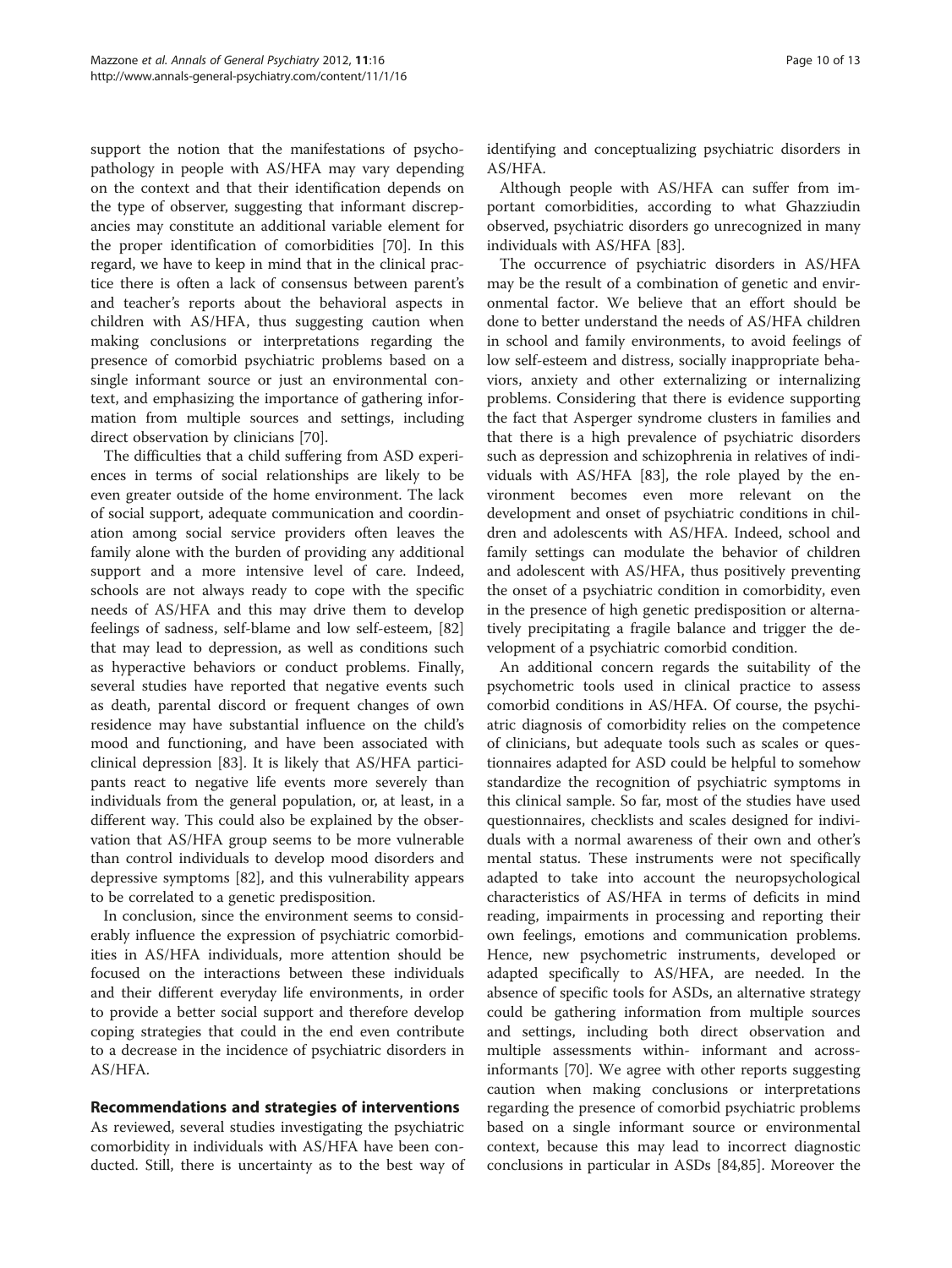<span id="page-10-0"></span>current systems of classification do not make it easy to give additional psychiatric diagnoses to persons with AS/ HFA. For instance, according to DSM-IV-TR classification, ADHD cannot be diagnosed during the course of a pervasive developmental disorder. Longitudinal studies could allow to understand if individuals with AS may have an increased risk or a constitutive predisposition to develop psychiatric disorders or whether the incidence of the onset is similar to normal population.

# Which is the role-played by medications in the treatment of psychiatric comorbidities?

The proper recognition and diagnosis of psychiatric comorbidities in AS/HFA is also a crucial point for the pharmacologic treatment of these individuals. The correct identification and attribution of overlapping symptoms either to the comorbid disorder or to the AS/HFA itself may contribute to the choice of the most appropriate treatment for each one. However, although in several studies the pharmacologic responses in classical autism have been evaluated, so far only a few studies have investigated the effectiveness of pharmacological treatment in AS/HFA. In addition, the majority of clinical trials conducted on AS/HFA have been focused on drug treatment strategies targeted towards the behavioral symptoms (motor hyperactivity and inattention, interfering stereotypical and repetitive behavior, self-injury, aggression), whereas only few controlled studies included drugs targeted towards the specific psychiatric disorders frequently associated in comorbidity with autistic symptoms.

For these reasons, there is still a huge gap hampering the development of effective treatments for psychiatric disorders associated to AS/HFA. An important practical issue that still needs to be solved is whether the treatments specific for psychiatric disorders that have been found effective in non-ASDs children could eventually have the same effectiveness when the same disorders are present in comorbidity with ASDs. Several examples suggest that, unfortunately, this may not be the case. For instance, in a recent study King and colleagues, considering the suggested similarities between repetitive behavior in ASDs and obsessive-compulsive disorders, investigated the response to citalopram therapy in children with ASD and the results showed no difference in the improvement's rate of repetitive behavior between the citalopram-treated group and the placebo group [\[86](#page-12-0)]. This suggests that the compulsive behaviors observed in ASDs may have a qualitative different nature than those of an obsessivecompulsive disorder. Another report showed the effectiveness of a different medication, (i.e. paroxetine) in improving obsessive-compulsive behavior [\[87\]](#page-12-0). However, this study investigated only a single case report and additional studies involving a larger sample are needed to clarify the

efficacy of this treatment in the case of comorbid condition with AS. Nevertheless, this report supports the essential role of serotonin in obsessive-compulsive disorders and ASD, in line with the results from other randomized studies showing the effectiveness of paroxetine in the treatment of obsessive-compulsive disorder [\[87,88\]](#page-12-0) as well as the therapeutic effect of selective serotonin reuptake inhibitors in ASD [[89](#page-12-0)-[91\]](#page-12-0). Besides these preliminary results, we strongly believe that a proper recognition of the psychiatric conditions in comorbidity with ASDs is necessary to allow for a more appropriately targeted treatment. In some cases pharmacological treatment could be effective in improving the psychiatric symptoms typically noticed in AS/HFA that frequently have a negative impact on their quality of life, thus facilitating the adjustment in family, school and community.

# Conclusion

Despite the many challenges that we have outlined in this review, the study of psychiatric comorbid disorders continues to provide an increasingly important contribution to the understanding of the clinical phenomenology of ASDs. In this context, the definition of psychiatric disorders that are often found in association with ASD and of the psychiatric symptoms peculiar to the natural course of ASD itself is of crucial help as it could provide insights regarding the developing pattern of these individuals.

#### Competing interests

The authors declare that they have no competing interests.

#### Author details

<sup>1</sup>Child Neuropsychiatry Unit, Department of Neuroscience, I.R.C.C.S. Children's Hospital, Bambino Gesù, Rome, Italy. <sup>2</sup>Autism Research Centre, Department of Psychiatry, Cambridge University, Douglas House,18B Trumpington Rd, Cambridge CB2 8AH, UK. <sup>3</sup> Division of Child Neurology and Psychiatry, Department of Pediatrics, University of Catania, Catania, Italy.

#### Authors' contributions

LM and LaR overviewed the literature, pulled all the informations together and wrote the manuscript; LiR contributed to theoretical interpretation and final proof reading. Each author read and approved the final version of the manuscript.

#### Received: 30 August 2011 Accepted: 10 May 2012 Published: 25 June 2012

#### References

- Klin A, Pauls D, Schultz R, Volkmar F: Three diagnostic approaches to Asperger syndrome: implications for research. J Autism Dev Disord 2005, 35(2):221–234.
- 2. Wing L: Asperger's syndrome: a clinical account. Psychol Med 1981, 11 (1):115–129.
- 3. Ghaziuddin M: Defining the behavioral phenotype of Asperger syndrome. J Autism Dev Disord 2008, 38:138–142.
- 4. Sanders JL: Qualitative or quantitative differences between Asperger's disorder and autism? Historical considerations. J Autism Dev Disord 2009, 39(11):1560–1567. Epub 2009.
- 5. Gillberg C, Billstedt E: Autism and Asperger syndrome: coexistence with other clinical disorders. Acta Psychiatr Scand 2000, 102(5):321–330. Review.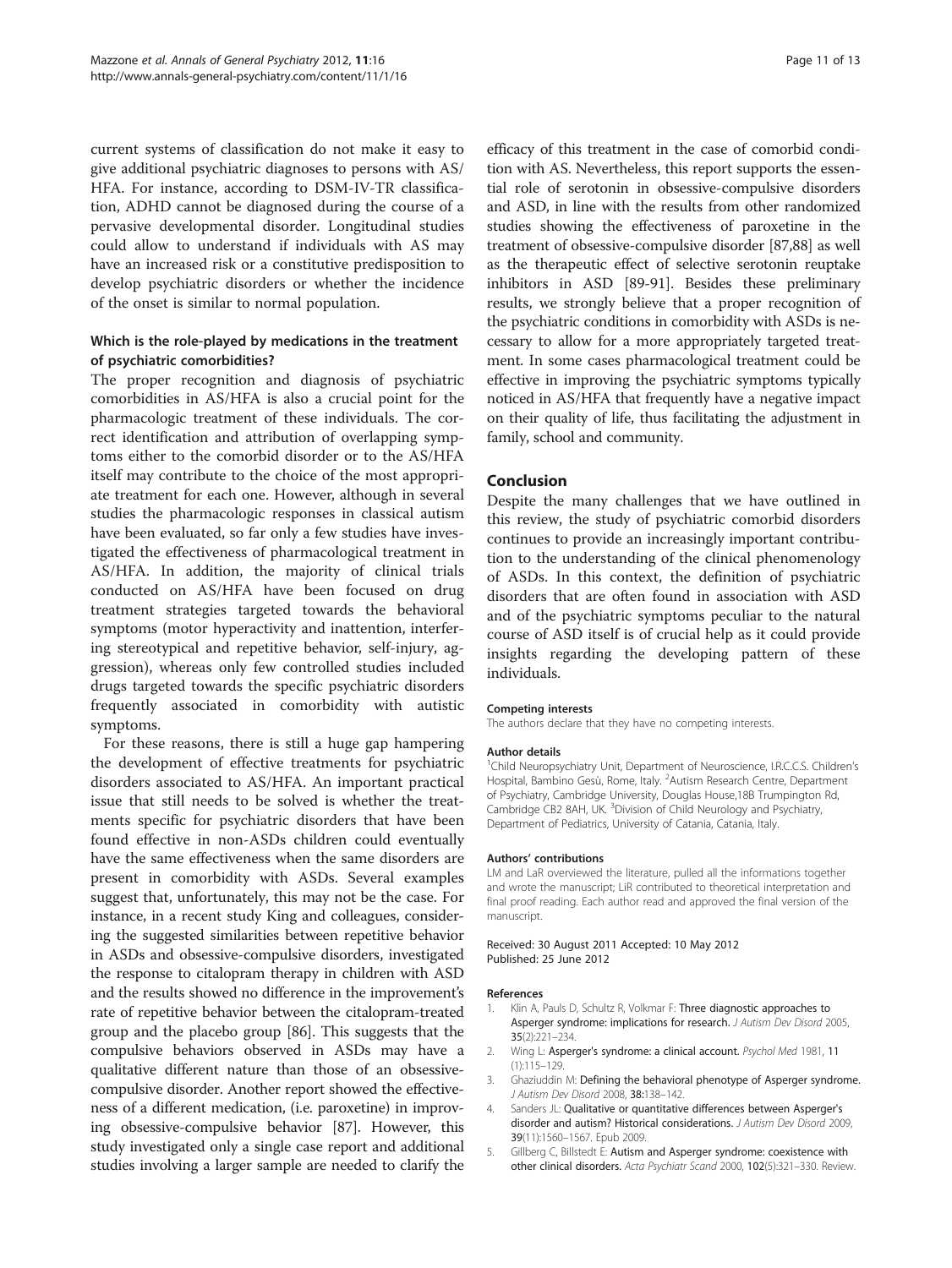- <span id="page-11-0"></span>6. Green J, Gilchrist A, Burton D, Cox A: Social and Psychiatric Functioning in Adolescents with Asperger Syndrome Compared with Conduct Disorder. J Autism Dev Disord 2000, 30(4):279–293.
- 7. Kim J, Szatmari P, Bryson S, Streiner DL, Wilson FJ: The prevalence of anxiety and mood problems among children with autism and Asperger syndrome. Autism 2000, 4:117–132.
- 8. Barnhill GP: Social Attributions and Depression in Adolescents with Asperger Syndrome. Focus Autism Dev Disabil 2001, 16(1):46–53.
- Hedley D, Young R: Social comparison processes and depressive symptoms in children and adolescents with Asperger syndrome. Autism 2006, 10(2):139–153.
- 10. Meyer JA, Mundy PC, Van Hecke AV, Durocher JS: Social attribution processes and comorbid psychiatric symptoms in children with Asperger syndrome. Autism 2006, 10(4):383–402.
- 11. Whitehouse AJ, Durkin K, Jacquet E, Ziatas K: Friendship, loneliness and depression in adolescents with Asperger's Syndrome. J Adolesc 2009, 32 (2):309–322.
- 12. Lugnegård T, Hallerbäck MU, Gillberg C: Psychiatric comorbidity in young adults with a clinical diagnosis of Asperger syndrome. Res Dev Disabil 2011, 32(5):1910–1917. Epub 2011 Apr 23.
- 13. Munesue T, Ono Y, Mutoh K, Shimoda K, Nakatani H, Kikuchi M: High prevalence of bipolar disorder comorbidity in adolescents and young adults with high-functioning autism spectrum disorder: a preliminary study of 44 outpatients. J Affect Disord 2008, 111(2-3):170-175.
- 14. Hofvander B, Delorme R, Chaste P, Nydén A, Wentz E, Ståhlberg O, Herbrecht E, Stopin A, Anckarsäter H, Gillberg C, Råstam M, Leboyer M: Psychiatric and psychosocial problems in adults with normal-intelligence autism spectrum disorders. BMC Psychiatry 2009, 10(9):35.
- 15. Gillott A, Furniss F, Walter A: Anxiety in high-functioning children with autism. Autism 2001, 5(3):277–286.
- 16. Burnette CP, Mundy PC, Meyer JA, Sutton SK, Vaughan AE, Charak D: Weak central coherence and its relations to theory of mind and anxiety in autism. J Autism Dev Disord 2005, 35(1):63–73.
- 17. Pfeiffer B, Kinnealey M, Reed C, Herzberg G: Sensory modulation and affective disorders in children and adolescents with Asperger's disorder. Am J Occup Ther 2005, 59(3):335-345.
- 18. Russell E, Sofronoff K: Anxiety and social worries in children with Asperger syndrome. Aust N Z J Psychiatry 2005, 39(7):633-638.
- 19. Sukhodolsky DG, Scahill L, Gadow KD, Arnold LE, Aman MG, McDougle CJ, McCracken JT, Tierney E: Williams White S, Lecavalier L, Vitiello B: Parentrated anxiety symptoms in children with pervasive developmental disorders: frequency and association with core autism symptoms and cognitive functioning. J Abnorm Child Psychol 2008, 36(1):117–128.
- 20. Kuusikko S, Pollock-Wurman R, Jussila K, Carter AS, Mattila ML, Ebeling H, Pauls DL, Moilanen I: Social anxiety in high-functioning children and adolescents with Autism and Asperger syndrome. J Autism Dev Disord 2008, 38(9):1697–1709.
- 21. Russell AJ, Mataix-Cols D, Anson M, Murphy DG: Obsessions and compulsions in Asperger syndrome and high-functioning autism. Br J Psychiatry 2005, 186:525–528.
- 22. South M, Ozono S, McMahon WM: Repetitive Behavior Profiles in Asperger Syndrome and High-Functioning Autism. J Autism Dev Disord 2005, 35(2):145–158.
- 23. Zandt F, Prior M, Kyrios M: Repetitive Behavior in Children with High Functioning Autism and Obsessive Compulsive Disorder. J Autism Dev Disord 2007, 37:251–259.
- 24. Ruta L, Mugno D, D'Arrigo VG, Vitello B, Mazzone L: Obsessive-compulsive traits in children and adolescents with Asperger syndrome. Eur Child Adolesc Psychiatry 2010, 19(1):17–24.
- 25. Mack H, Fullana MA, Russell AJ, Mataix-Cols D, Nakatani E, Heyman I: Obsessions and compulsions in children with Asperger's syndrome or high-functioning autism: a case- control study. Aust N Z J Psychiatry 2010, 44(12):1082–1088. Epub 2010 Oct 25.
- 26. Lai MC, Lombardo MV, Pasco G, Ruigrok AN, Wheelwright SJ, Sadek SA, Chakrabarti B, MRC AIMS Consortium, Baron-Cohen S: A behavioral comparison of male and female adults with high functioning autism spectrum conditions. PLoS One 2011, 6(6):e20835. Epub 2011 Jun 13.
- 27. Holtmann M, Bölte S: Poustka F:ADHD, Asperger syndrome, and highfunctioning autism. J Am Acad Child Adolesc Psychiatry 2005, 44(11):1101.
- 28. Tani P, Lindberg N, Appelberg B: Nieminen-von Wendt T, Von Wendt L, Porkka- Heiskanen T: Childhood inattention and hyperactivity symptoms

self-reported by adults with Asperger syndrome. Psychopathology 2006, 39(1):49–54.

- 29. Simonoff E, Pickles A, Charman T, Chandler S, Loucas T, Baird G: Psychiatric disorders in children with autism spectrum disorders: prevalence, comorbidity, and associated factors in a population-derived sample. J Am Acad Child Adolesc Psychiatry 2008, 47(8):921–929.
- 30. Mattila ML, Hurtig T, Haapsamo H, Jussila K, Kuusikko-Gauffin S, Kielinen M, Linna SL, Ebeling H, Bloigu R, Joskitt L, Pauls DL, Moilanen I: Comorbid Psychiatric Disorders Associated with Asperger Syndrome/Highfunctioning Autism: A Community- and Clinic-based Study. J Autism Dev Disord 2010, 40(9):1080-1093.
- 31. Mukaddes NM, Hergüner S, Tanidir C: Psychiatric disorders in individuals with high- functioning autism and Asperger's disorder: similarities and differences. World J Biol Psychiatry 2010, 11(8):964–971. Epub 2010 Aug 24.
- 32. Jadad AR, Moore RA, Carroll D, et al: Assessing the quality of randomized clinical trials: is blinding necessary? Control Clin Trials 1996, 17(1):1–12.
- 33. Howlin P: Autism: preparing for adulthood. London: Routledge; 1997.
- 34. Mukaddes NM, Fateh R: High rates of psychiatric co-morbidity in individuals with Asperger's disorder. World J Biol Psychiatry 2010, 11(2):486-492.
- 35. Hurtig T, Kuusikko S, Mattila ML, Haapsamo H, Ebeling H, Jussila K, Joskitt L, Pauls D, Moilanen I: Multi-informant reports of psychiatric symptoms among high-functioning adolescents with Asperger syndrome or autism. Autism 2009, 13(6):583–598.
- 36. Pine DS, Guyer AE, Goldwin M, Towbin KA, Leibenluft E: Autism spectrum disorder scale scores in pediatric mood and anxiety disorders. J Am Acad Child Adolesc Psychiatry 2008, 47(6):652–661.
- 37. Cook EH, Leventhal BL: Autistic disorder and other pervasive developmental disorders. Child Adolesc Psychiatr Clin N Am 1995, 4(2): 381–399.
- 38. Baron-Cohen S, Ring HA, Bullmore ET, Wheelwright S, Ashwin C, Williams SC: The amygdala theory of autism. Neurosci Biobehav Rev 2000, 24: 355–364.
- 39. Amaral DG, Corbett BA: The amygdala, autism and anxiety. Novartis Found Symp 2003, 251:177–187. discussion 187–97, 281–97.
- 40. Ghazziudin M, Weidmer-Mikhai E, Ghazziudin N: Comorbidity of Asperger syndrome: a preliminary report. J Intellect Disabil Res 1998, 42:279-283.
- 41. Newman SS, Ghaziuddin M: Violent crime in Asperger syndrome: the role of psychiatric comorbidity. J Autism Dev Disord 2008, 38(10):1848–1852.
- 42. Volker MA, Lopata C, Smerbeck AM, Knoll VA, Thomeer ML, Toomey JA, Rodgers JD: BASC-2 PRS profiles for students with high-functioning autism spectrum disorders. J Autism Dev Disord 2010, 40(2):188–199. Epub 2009 Aug 25.
- 43. Association AP: Diagnostic and Statistical Manual of Mental Disorders. 4th edition. Text Revision (DSM-IV-TR), Washington, DC: American Psychiatric Association; 2000.
- 44. Gargaro BA, Rinehart NJ, Bradshaw JL, Tonge BJ, Sheppard DM: Autism and ADHD: How far have we come in the comorbidity debate? Neurosci Biobehav Rev 2011, 35(5):1081–1088.
- 45. Frazier JA, Biederman J, Bellorde CA, Garfield SB, Geller DA, Coffey BJ: Faraone SV Should the diagnosis of attention-deficit/hyperactivity disorder be considered in children with pervasive developmental disorder? J Atten Disord 2001, 4:203–211.
- 46. Goldstein S, Schwebach AJ: The comorbidity of pervasive developmental disorder and attention deficit hyperactivity disorder: results of a retrospective chart review. J Autism Dev Disord 2004, 34:329–339.
- 47. Ehlers S, Nyden A, Gillberg C, Sandberg AD, Dahlgren SO, Hjelmquist E, Odén A: Asperger syndrome, autism and attention disorders: a comparative study of the cognitive profile of 120 children. J Child Psycho Psychiatry 1997, 38:207–217.
- 48. Nyden A, Gillberg C, Hjelmquist E, Heiman M: Executive function/attention in boys with Asperger syndrome, attention disorders and reading/ writing disorder. Autism 1999, 3:213–228.
- 49. Bell AS: A critical review of ADHD diagnostic criteria: what to address in the DSM-V. J Atten Disord 2011, 15(1):3–10. Epub 2010 Apr 23. Review.
- 50. Baron-Cohen S: An assessment of violence in a young man with Asperger's syndrome. J Child Psychol Psychiatry 1988, 29(3):351-360.
- 51. Haskins BG, Silva JA: Asperger's disorder and criminal behavior: forensicpsychiatric considerations. J Am Acad Psychiatry Law 2006, 34(3):374–384.
- 52. Mouridsen SE, Rich B, Isager T, Nedergaard NJ: Pervasive developmental disorders and criminal behavior: a case control study. Int J Offender Ther Comp Criminol 2008, 52(2):196–205.